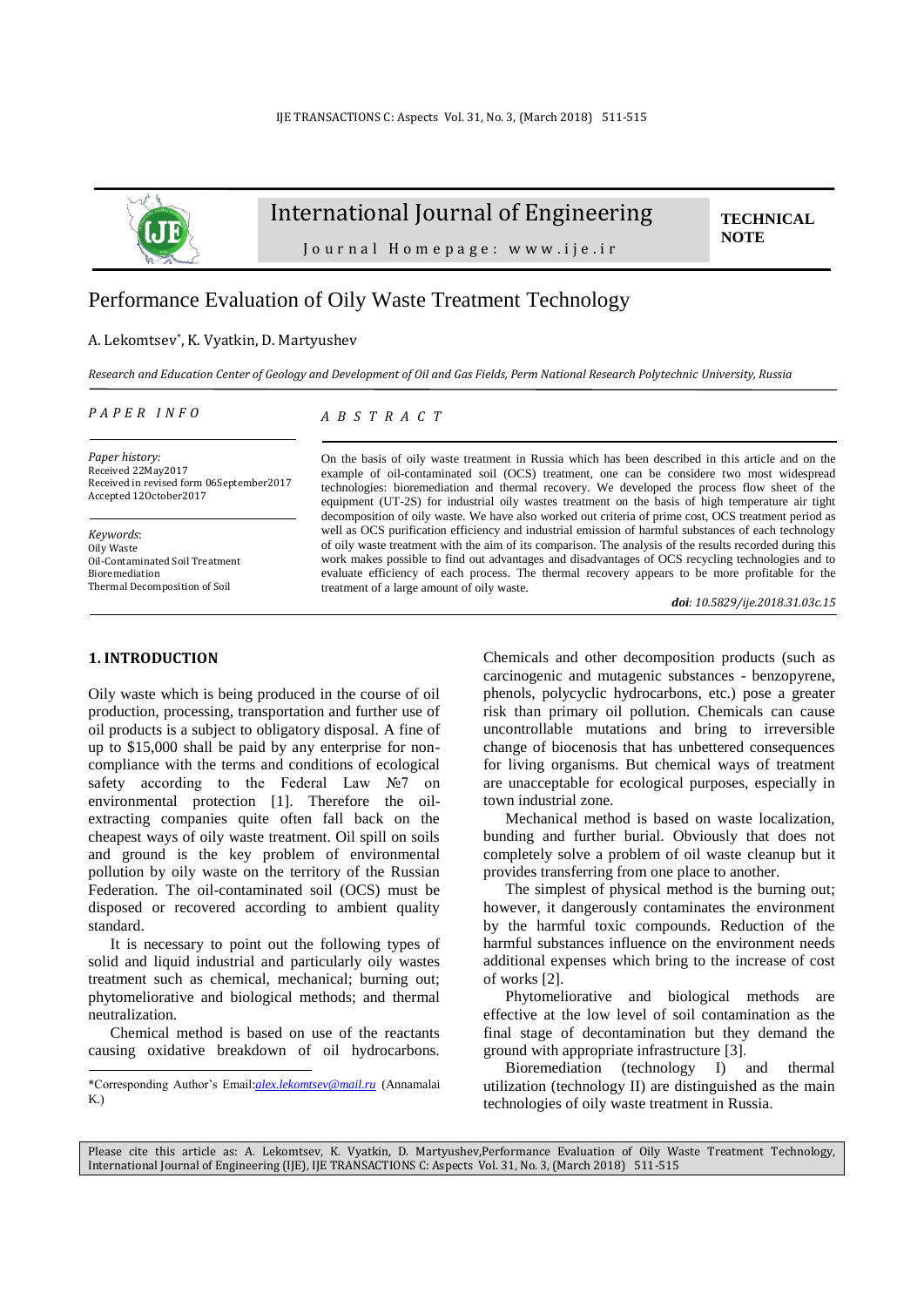Both of these techniques of oily waste (OW) decontamination are directed on its treatment up to nonhazardous level of polluting substances content which does not affect to the inhibition of biological processes and not suppresses growth of plants.

## **2. THE MAIN TECHNOLOGY OF OILY WASTE TREATMENT IN RUSSIA**

Main technology of oily waste treatment:

- $\checkmark$  Oily soil taken from the places of accidental oil spills and operation of wells and oil pipelines;
- Solid waste of processing of liquid oily wastes or oil slime from emergency and technological barns or slurry reservoir after release from a liquid-side.

Process of bioremediation is based on intensification of natural decomposition of hydrocarbons by introduction of mineral and organic fertilizers as well as biological preparations obtained from the natural flora of the polluted and being decontaminated soil [\[4,](#page-3-3) [5\]](#page-4-0). Processing of OW on the basis of bioremediation by biological products and fertilizers is made annually according to production techniques [\[6\]](#page-4-1). Natural organic substratum comes as fertilizer and it might be peat, well humus-enriched soil, dead plant materials etc. Organic fertilizers improve the water-air mode of the substratum before bioprocessing and decomposition of oil microflora. Process of oil-contaminated soil treatment on the basis of bioremediation takes 3-7 years depending on extent of soil pollution.

Oily waste thermal recovery is produced with the use special-purpose equipment. There is a wide range of such equipment with various design and technological principles not all of which however can provide effective recovery. Most of them have unfairly difficult design and impossibility to use returnable warm of pyrolysis gases that leads to raw material losses and the increased power consumption, low level of OCS purification due to uneven temperature distribution on the retort surface directly contacting to treated waste. We developed the process flow sheet of the equipment (UT-2S) for industrial oily wastes treatment on the basis of high temperature air tight decomposition of oily waste. The equipment is executed from separated functional modules (unit) that provide the maximal density of configuration and access to devices for its service and repair [\[7\]](#page-4-2). The method of thermal decomposition is based on pyrolysis - destruction of organic part of waste as oil slime at a temperature of 500-550°C with fixed residue and combustible gas. The main feature of thermal recovery on the offered equipment is pyrolysis in the rotating muffle furnace with a "pipe-in-pipe" retort system without air access, thus the combustible gases which are allocated at pyrolysis are completely burned in a furnace fire chamber and combustion gases are used for heating of a retort.

The scheme of thermal soil recovery equipment as well as a complex of works starting with initial raw materials preparation and finishing with cooling and warehousing of the recovered soil is shown in Figure 1.

The oily material comes to the S-1 mixer where for loosening. Then conveyors K-2 and K-3 via bin B-1 transfer the material to a retort of the muffle furnace P-1 for thermal influence at a temperature 400-700ºC. The needed temperature is reached by heating the air in the course of fuel oil burning in a fire reheating chamber P-2 from the very start of the process. Diesel fuel supply stops as soon as the necessary temperature is gained. Further heating of a retort is retained by combustion gases. Due to the lack of air in the furnace there is a stable process of oily fractions decomposition. The flue gas is pumped out from the furnace by the D-1 smoke exhauster and carried off to a chimney Td-1. Full period of a ton of oil-contaminated soil recovery takes 1-2 hours depending on the chosen mode of the equipment.

## **3. METHOD AND RESERCH**

The following criteria analyze the efficiency of both techniques of oil-contaminated soil recovery:

- Oil-contaminated soil purification rate;
- $\checkmark$  Prime cost of a ton of oil-contaminated soil recovery;
- Ecological factor of treatment (industrial emissions into the atmosphere) [\[8,](#page-4-3) [9\]](#page-4-4);
- $\checkmark$  Duration of oil-contaminated soil recovery.

Degree of treatment is accepted as the relation of initial degree of pollution of OCS (before recovery) to final stage (after recovery). For definition of soil treatment rate, bioremediation for the quantitative chemical analyses (QCA) of samples from various working zones of landfill was carried out. Evaluation of pollution degree (amount of oily waste in 1 kg of soil) was conducted by the use of electronic scales (Table 1).



**Figure 1.** Scheme of thermal soil recovery equipment UT-2С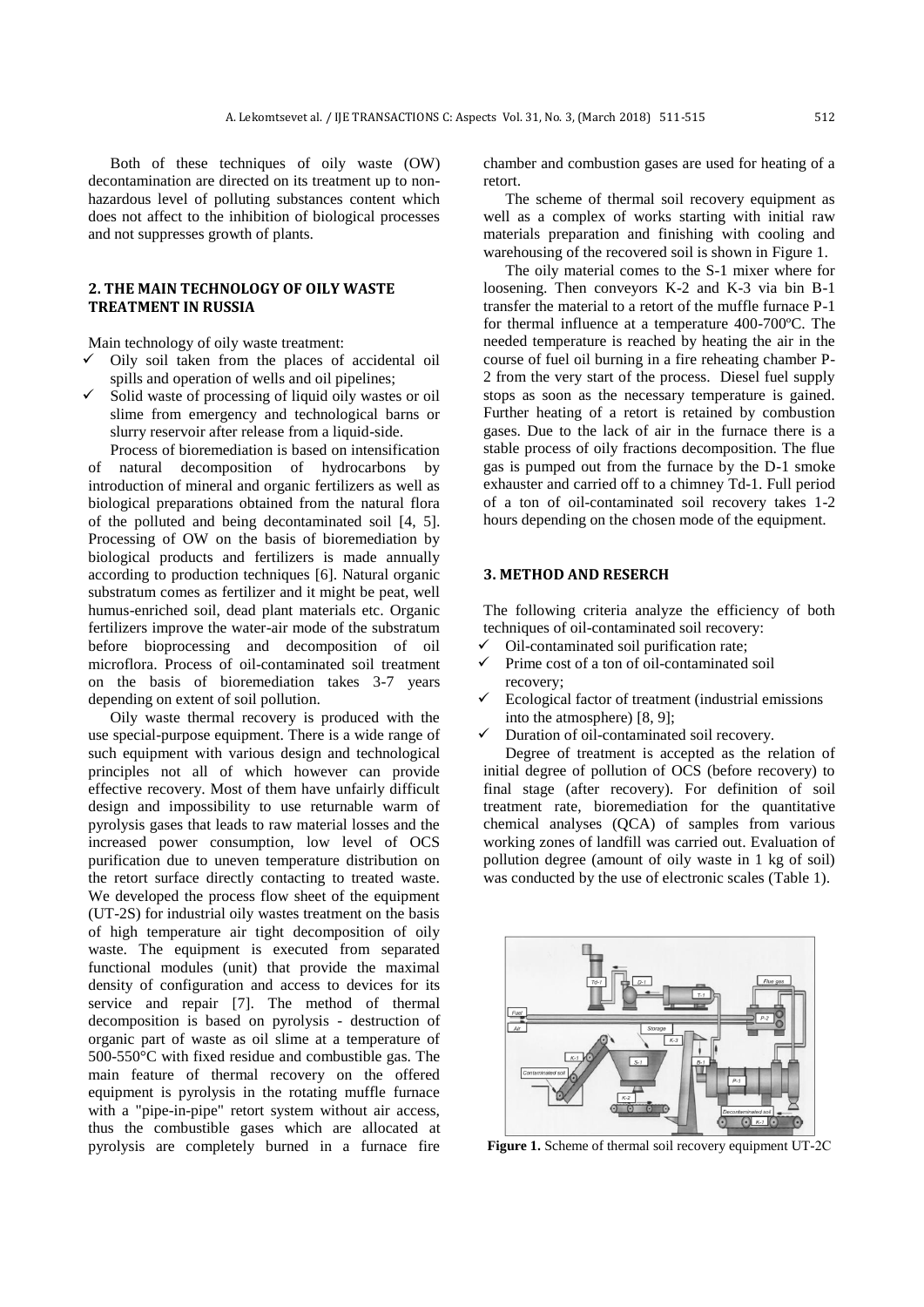|                           | Amount of oily waste in soil, mg/kg |       |  |
|---------------------------|-------------------------------------|-------|--|
| Period of recovery, years |                                     |       |  |
| 1<br>3<br>2               |                                     |       |  |
| 18780                     | 16620                               | 15800 |  |
| 19920                     | 14710                               | 12740 |  |
| 21020                     | 17320                               | 13700 |  |
|                           |                                     |       |  |

**TABLE 1.** QCA **analyses** of soil samples (technology I)

In accordance to measurements there was structured the dependence of amount of oily waste in soil on defined period (Figure 2). The quantitative chemical analysis showed considerable intensity of waste neutralization after the first processing. After the second and third processing the removal rate decrease slows down in process. The removal rate by bioremediation for the considered period (3 years) was determined 55.32%.

Samples were taken from initial oil-contaminated soil before recovery and finally after processing by thermal processing on UT-2S installation. Results of QCA of the soil samples are shown in Table 2. According to obtained data of QCA the removal rate of technology II reported to be to 99.5%.

Prime cost of oil-contaminated soil treatment was defined from the attitude of full costs on each technology of treatment towards amount of the soil recovery. Fixed costs of bioremediation are represented by rent of the land plot (in the case of 9 hectares), purchase and rent of the special equipment for processing of the contaminated soil by active agents and fertilizers.



Figure 2. Dependence of amount of oily waste in soil on the period

**TABLE 2.** QCA analyses of soil samples (technology II)

| N <sub>2</sub> | Type of oil-contaminated<br>soil       | Amount of oily waste in soil,<br>mg/kg |
|----------------|----------------------------------------|----------------------------------------|
|                | Initial soil                           | 76400                                  |
| $\mathcal{D}$  | The soil after the thermal<br>recovery | 400                                    |

Variable costs are represented by salaries, costs on fuel, chemical reagents, fertilizers and depreciation charges. Fixed costs of the thermal recovery are represented by rent of the land plot (1 hectare), cost of UT-2C special equipment and installation and variable costs are salaries, costs of fuel and depreciation charges. All expenses are presented in Table 3; data are reported in conventional units for the period of 1 year.

On the basis of the obtained data there was structured dependence of total costs on period (figure 3).

On the land plot of 9 hectares the maximum quantity of the treated oil-contaminated soil by bioremediation equals to 11700 tons. Installation productivity for the considered time period was 26100 tons. According to Table 3 and Figure 3, the prime cost of a ton of oilcontaminated soil in the period of 3 years equals to 0.005 conventional units by bioremediation and 0.0026 conventional units by thermal recovery, which in relative units is equal to 1 and 0.52 respectively.

**TABLE 3.**Costs for bioremediation and thermal recovery

| <b>Type of costs</b>                        | <b>Technology I</b> | <b>Technology II</b> |  |  |  |  |
|---------------------------------------------|---------------------|----------------------|--|--|--|--|
| Fixed cost, conventional unit. <sup>2</sup> |                     |                      |  |  |  |  |
| Rent of the land plot                       | 0.9                 | 0.1                  |  |  |  |  |
| Special installations                       |                     | 25                   |  |  |  |  |
| Special equipment                           | 6.5                 | 3.2                  |  |  |  |  |
| Total                                       | 7.4                 | 28.3                 |  |  |  |  |
| Variable cost                               |                     |                      |  |  |  |  |
| Fund of salaries                            | 1.28                | 1.16                 |  |  |  |  |
| Fuel                                        | 1.73                | 10.74                |  |  |  |  |
| Chemical reagents                           | 2.11                |                      |  |  |  |  |
| Fertilizers                                 | 10.73               |                      |  |  |  |  |



Figure 3. Dependence of cost of technology I and technology II on the period

 $2 A$  conventional unit is cost of rent of 10 hectares of the land plot.

-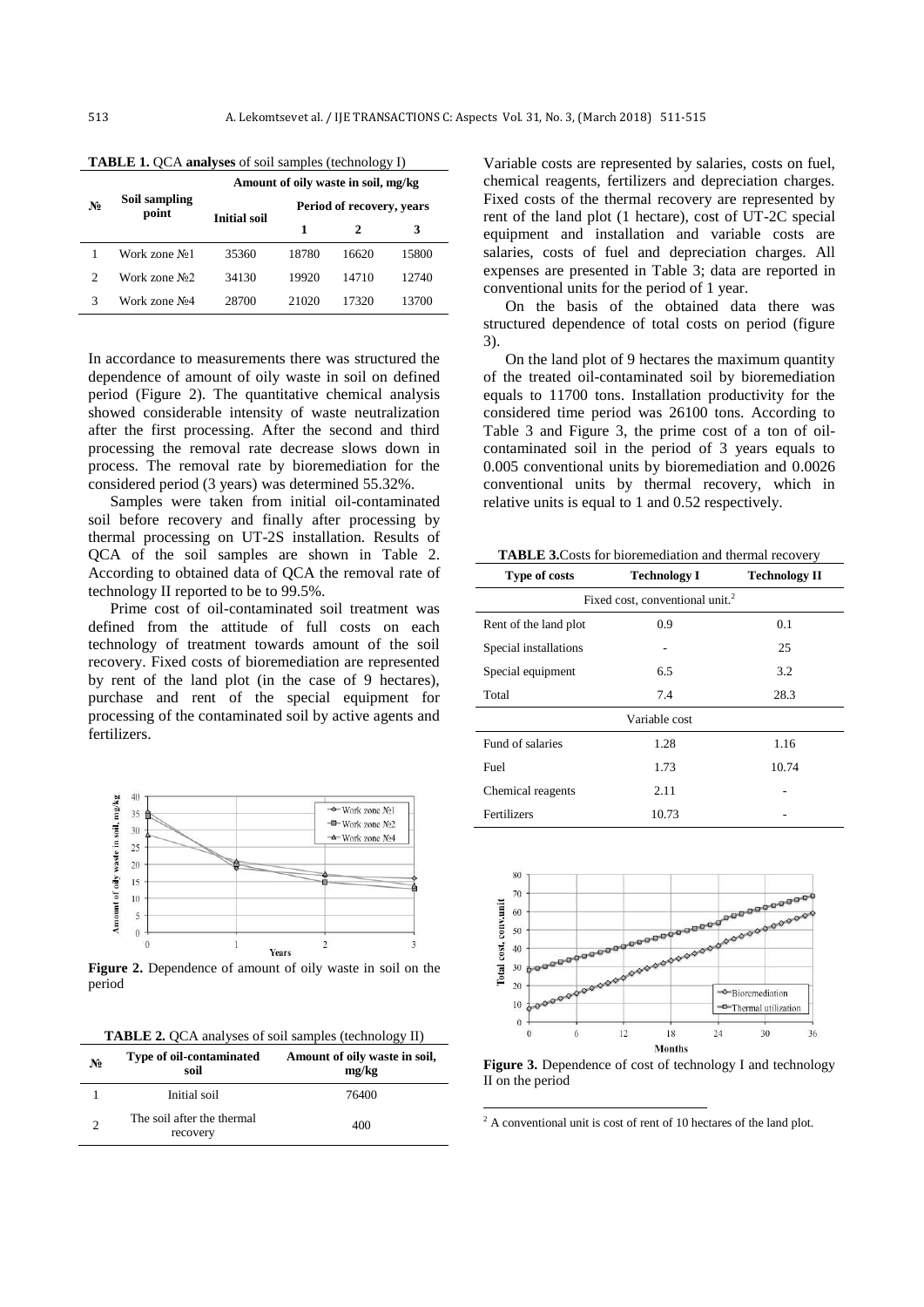The soil treatment is carried out on the basis of the Federal law "About environmental protection" and resolutions of the Government of the Russian Federation dated January 27, 2009 № 53 "About implementation of the state control in the field of environmental protection (the state environmental control)". According to the legal acts the amount of the polluting substances in atmospheric air in the process of oil-contaminated soil recovery should not exceed the maximum permissible concentration (MPC) [\[10\]](#page-4-5). There was carried out QCA in the place of the oilcontaminated soil recovery by means of the PE 5300V spectrophotometer under the atmospheric pressure and environmental temperature of 13ºC. The results of measurements are shown in Table 4.

For estimating the level of industrial emissions in the atmosphere in the process of oil-contaminated soil treatment by means of UT-2C installation, the quantitative chemical analysis was carried out by means of the "Expert" gas analyzer (Table 4).

Per totality of industrial emissions after oilcontaminated soil recovery and of treatment technologies the relative ecological factor (a ratio of concentration of the polluting substance to maximum concentration limit) amounts to 0.1 and 0.293, respectively.

For the considered techniques of oil-contaminated soils treatment by criterion of the period joint costs of two technologies were equated. Thus, the cost of 11700 tons of OCS treatment for the min. term (3 years) equals to 59.08 conventional units for bioremediation. The period of thermal recovery at the same joint costs equals to 2.28 years that in relative units equals to 1.0 for technology I and to 0.44 for technology II.

For comparison of both methods it is necessary to lead the specified criteria to "positive" or to "negative" factors. Prime cost, period and ecological factors are negative, i.e. its growth brings to economic and ecological efficiency decrease and growth of removal rate brings to increase. Therefore, the removal rate is performed as the reverse index - amount of residual waste. The residual waste index equals to 44.78% for bioremediation and to 0.5% for thermal recovery.

**TABLE 4.**Results of QCA of the atmospheric air

| N <sub>2</sub> | Concentration of gas in the air, $mg/m3$ |             |              |            |
|----------------|------------------------------------------|-------------|--------------|------------|
|                | Name                                     | TechnologyI | TechnologyII | <b>MPC</b> |
|                | Nitrogen dioxide                         | 0.02        | 0.027        | 0.2        |
| $\overline{c}$ | Nitrogen oxide                           |             | 0.004        | 0.032      |
| 3              | Carbon oxide                             |             | 0.013        | 0.384      |
| 4              | Sulfur oxide                             |             |              | 0.5        |

#### **4. RESULTS**

The comparison of both methods of OCS treatment is shown in the chart (Figure 5) which was constructed on the basis of defined criteria and counted relative values. The given chart shows the effectiveness of thermal recovery. Quality of purification of the OCS by thermal recovery is much higher in comparison with technology of bioremediation. Prime cost and period of a ton of OCS treatment by thermal recovery is twice as low as technology I. However, the level of industrial emissions during the working process of the UT-2C installation higher than when using of technology of bioremediation by three times, but it does not exceed maximum permissible concentration [\[3,](#page-3-2) [8\]](#page-4-3).



Figure 5. Diagram of oily waste treatment efficiency

# **5. CONCLUSION**

Thus, we can see the greatest efficiency of the technology II on a number of criteria. And however it demands considerable financial expenses the thermal recovery appears to be more profitable for treatment of a large amount of waste including paraffin after repair of wells. The initial content and component composition of oil contaminated wastes does not play a role on the quality of thermal utilization. Thermal utilization of oil contaminated wastes is a universal, highly efficient method for any region of oil production.

#### **6. REFERENCES**

- <span id="page-3-0"></span>1. Annamalai, S.N., "A study of bioremediation of oilcontaminated soil", Lamar University, Beaumont, (1994).
- <span id="page-3-1"></span>2. Wise, D.L., "Bioremediation of contaminated soils, CRC Press, (2000).
- <span id="page-3-2"></span>3. MacNaughton, S.J., Stephen, J.R., Venosa, A.D., Davis, G.A., Chang, Y.-J. and White, D.C., "Microbial population changes during bioremediation of an experimental oil spill", *Applied and Environmental Microbiology*, Vol. 65, No. 8, (1999), 3566- 3574.
- <span id="page-3-3"></span>4. Margesin, R., Hämmerle, M. and Tscherko, D., "Microbial activity and community composition during bioremediation of